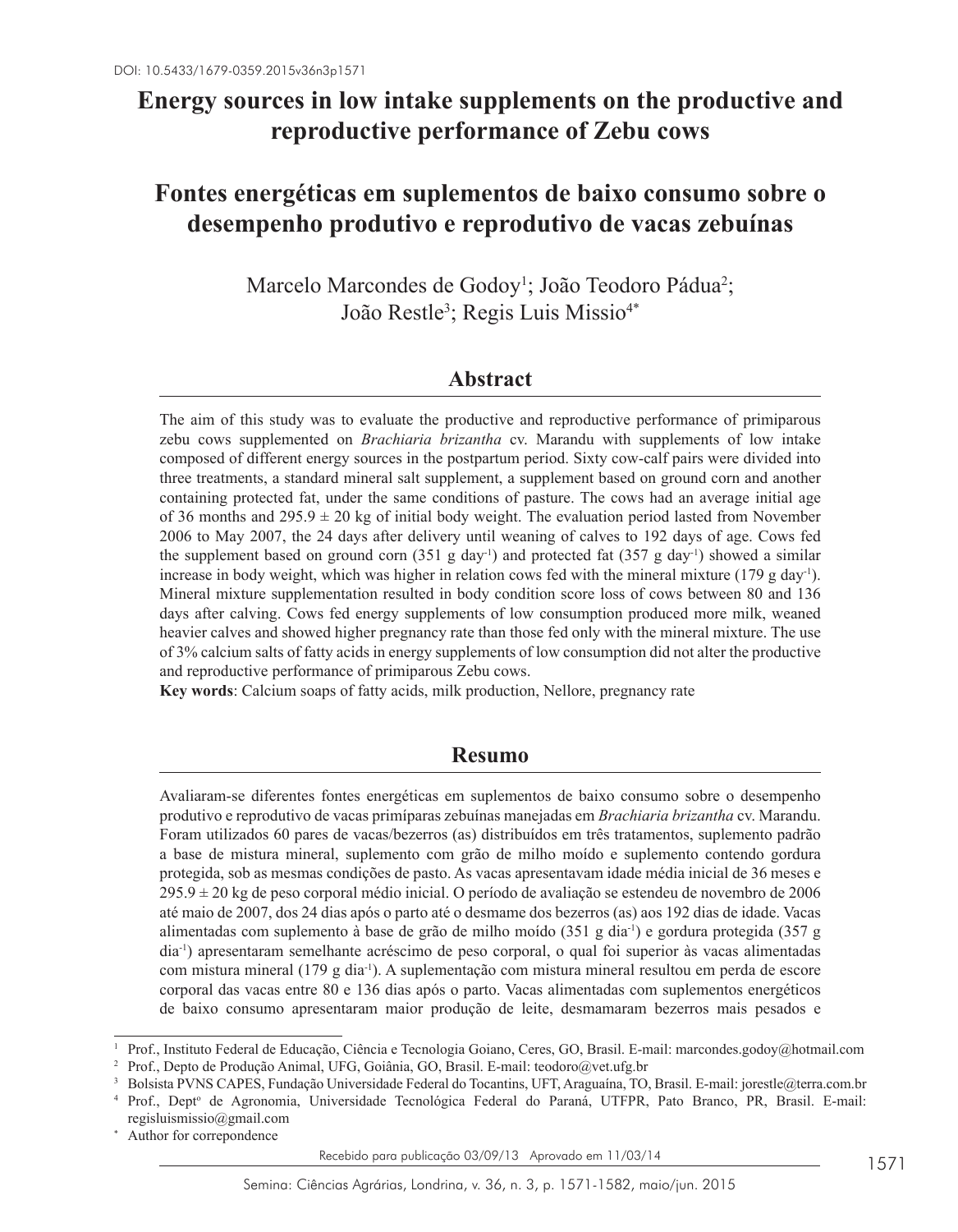apresentaram maior taxa de prenhez que aquelas alimentadas com mistura mineral. A utilização de 3% de sabões de cálcio de ácidos graxos em suplementos energéticos de baixo consumo não alterara o desempenho produtivo e reprodutivo de vacas primíparas zebuínas.

**Palavras-chave**: Nelore, percentagem de prenhez, produção de leite, sabões de cálcio de ácidos graxos

### **Introduction**

Increased beef production, which is necessary to meet the demand for animal protein, is directly related to the reproductive management of herds. Among the factors affecting reproduction, nutrition management has the greatest impact, and energy is the primary nutrient required for female reproduction (HESS; MOSS; RULE, 2008). It has been observed that improved feeding conditions pre-partum and post-partum promote satisfactory increases in beef cow reproductive rates (WRIGHT et al., 1992).

However, for most breeding herds, mineral supplementation is commonly the only available nutrient source in addition to pasture. This condition, the limited quality of most tropical grasses and inadequate pasture management fails to meet the nutrition demand of breeding females, which induces a negative energy balance postpartum. Under this condition, the LH pulse frequency; dominant follicle growth rate and diameter; IGF-I concentration; glucose; and insulin are reduced, and GH, as well as specific blood metabolites, increase, which decreases body condition and increases the percentage of anoestrus cows (HESS et al., 2005).

This period can be minimised by complementing pasture feeding with nutrition supplements. However, multiple supplements cannot be used, given the cost of food, transportation and distribution. Thus, formulating supplements in which the animal controls its intake may reduce the cost of labour and transportation, as well as avoid supplement dependence and the negative associative effect between forage and energy supplements. However, for such an outcome, feed type and nutrition characteristics and use are crucial. Fat is an important ingredient because it provides 2.25% more energy than carbohydrates. Furthermore, fatty acid calcium soaps support positive reproductive performance, regardless of the caloric effects (FUNSTON, 2004; HESS; MOSS; RULE, 2008; ARANA; VELÁSQUEZ, 2012).

This study was aimed at evaluating different energy sources for low intake supplements and determining their effects on the productive and reproductive performance of primiparous Zebu cows managed in a *Brachiaria brizantha* cv. Marandu pasture.

### **Materials and Methods**

The research was conducted between November 2006 to May 2007 at a commercial farm located in the municipality of Piraquê (latitude 06° 46' 25" south and longitude 48° 17' 49" west), north of the state of Tocantins, Brazil. Sixty primiparous cows and calves were used; 48 were 1/2 Guzera x 1/2 Nellore cows mated with a Limousin bull, and 12 were Nellore cows mated with a Nellore bull. The breeding season was from November to January 2005 (60 days). Cows presented at the beginning of the experimental test average age of 36 months and average body weight of  $295.9 \pm 20$  kg. The cows were randomly selected (according to the genetic group) from a population of 400 primiparous cows calved in eight days interval. Prior to the experiment, the cows were managed on *Brachiaria brizantha* cv. Marandu with mineral supplementation. The experimental design was a randomised block, which considered the cow's genotype as a blocking criterion. The cows and calves were assigned to one of three treatments: standard supplement based on a mineral mixture, supplement with ground corn grain and supplement containing rumen-protected fat (Table 1). The adaptation period to the facilities, food and management was of 15 d.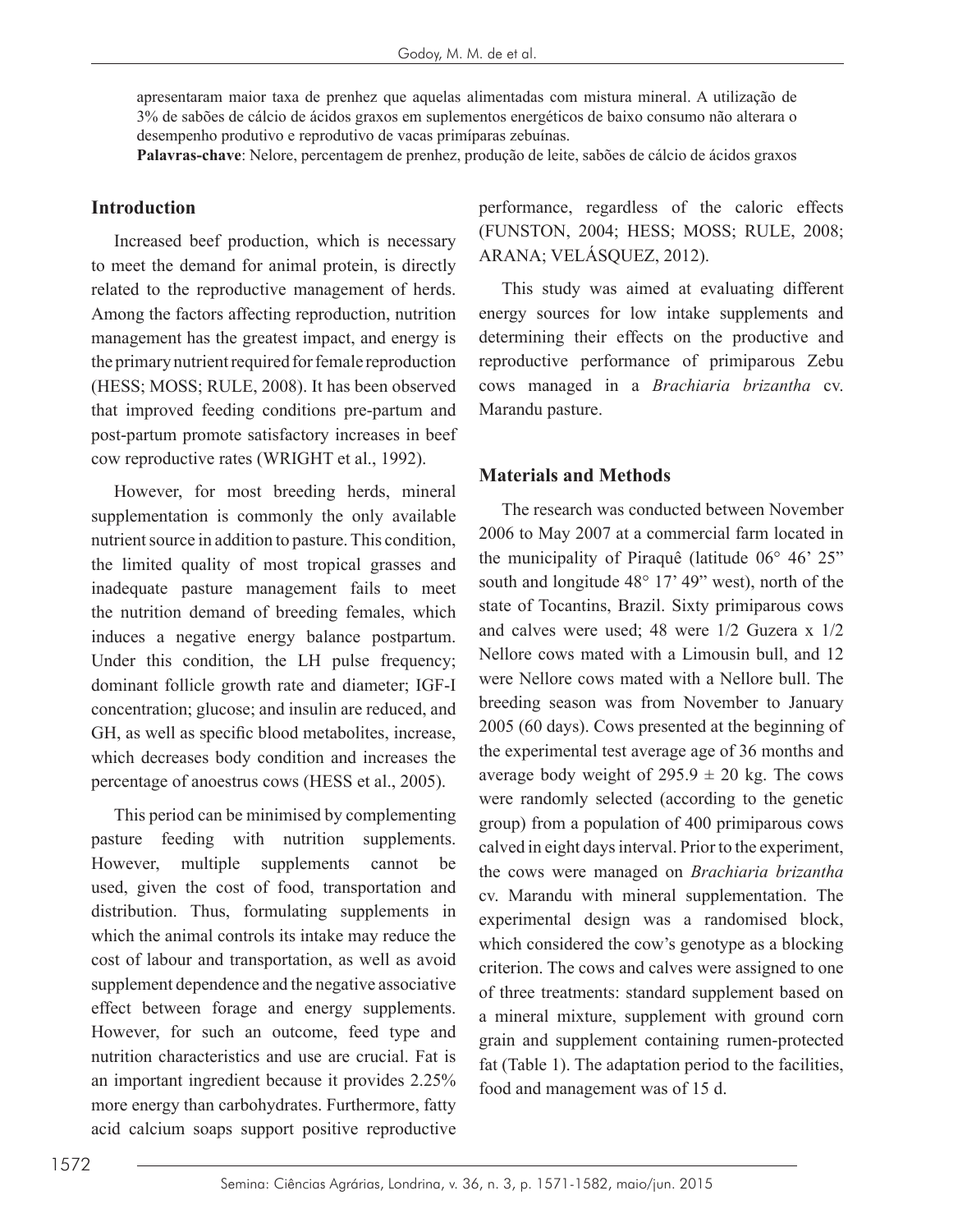|                              | Treatments (supplements) |             |                             |  |  |  |
|------------------------------|--------------------------|-------------|-----------------------------|--|--|--|
| Ingredients (% dry matter)   | <b>Standard</b>          | Ground corn | Rumen-protected fat<br>89.5 |  |  |  |
| Mineral mixture <sup>1</sup> | 1000                     | 843         |                             |  |  |  |
| Urea                         |                          | 3.9         | 3.9                         |  |  |  |
| Ground corn grain            |                          | 11 8        | 3.6                         |  |  |  |
| Megalac- $E^2$               |                          |             | 3 በ                         |  |  |  |
| Crude protein                |                          | 12.22       | 11.52                       |  |  |  |
| Total digestible nutrients   | --                       | 10 33       | 11 14                       |  |  |  |

## **Table 1**. Supplement composition. **Table 1**. Supplement composition.

 $^1$ Composition (g/kg): Ca: 162.5; P: 68.8; S: 16.4; Na: 102.5; Mg: 24; Co: 0.08; Cu: 1.6; I: 0.07; Mn: 1.6; and Zn: 42.2. <sup>2</sup>Church and Dwight Company.

**Source:** Elaboration of the authors.

The experimental units (cows and calves) were managed under a continuous stocking system (1.3 AU/ha mean at experiment initiation) in three 14.5-ha paddocks of *Brachiaria brizantha* cv. Marandu with standardised through grazing manage

similar pasture conditions (Figure 1) and equipped managed under a continuous stocking system (1.3 with troughs. Animals had natural shade and water AU/hamean at experiment initiation) in three 14.5-ha available. Prior to the experiment, the pasture was standardised through grazing management. The experimental units (cows and calves) were managed units (continuous stocking  $\mathbb{R}^n$  and  $\mathbb{R}^n$  and  $\mathbb{R}^n$  and  $\mathbb{R}^n$  and  $\mathbb{R}^n$  and  $\mathbb{R}^n$  and  $\mathbb{R}^n$  and  $\mathbb{R}^n$  and  $\mathbb{R}^n$  and  $\mathbb{$ 

Figure 1. Mean leaf blade mass in the *Brachiaria brizantha* cv. Marandu pasture as a function of treatment and experimental period.



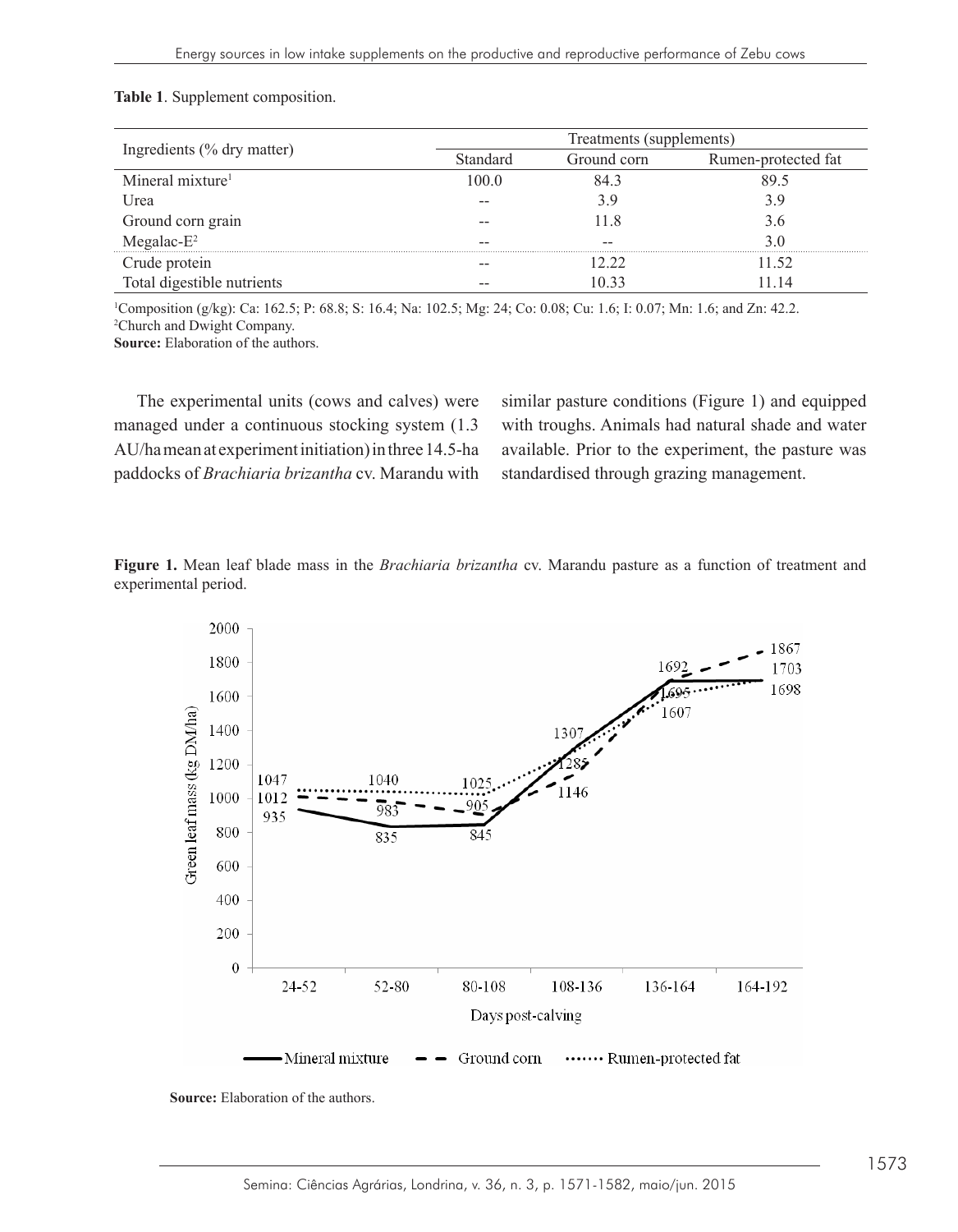The mass of leaf blades was evaluated when the experiment began and every 28 days using samples collected from the sites at medium height of the forage canopy. All forage included within the perimeter of the rising plate  $(0.5 \text{ m}^2)$  was collected at soil level. The green leaves were separated from the other structural components of the pasture (stem and dead material), weighed, pre-dried in a forced

air oven at 55°C for 72 hours, ground in a Willey mill with a 1-mm sieve and analysed for dry matter and crude protein (AOAC, 1995), neutral detergent fiber (VAN SOEST; ROBERTSON; LEWIS, 1991) and total digestible nutrients (TDN) (CAPELLE; VALADARES FILHO; SILVA, 2001), wherein  $TDN = 83.79 - 0.4171$  \* neutral detergent fiber (Table 2).

| Supplements                           | Days post-calving |           |                                          |         |         |         |  |  |  |
|---------------------------------------|-------------------|-----------|------------------------------------------|---------|---------|---------|--|--|--|
|                                       | 24-52             | $52 - 80$ | 80-108                                   | 108-136 | 136-164 | 164-192 |  |  |  |
| Dry matter, % fresh matter            |                   |           |                                          |         |         |         |  |  |  |
| Mineral mixture                       | 28.2              | 28.4      | 27.9                                     | 32.2    | 30.8    | 24.2    |  |  |  |
| Ground corn                           | 33.9              | 33.8      | 33.9                                     | 32.7    | 26.4    | 24.2    |  |  |  |
| Rumen-protected fat                   | 33.5              | 33.8      | 32.8                                     | 31.2    | 28.2    | 24.8    |  |  |  |
| Crude protein, % dry matter           |                   |           |                                          |         |         |         |  |  |  |
| Mineral mixture                       | 10.6              | 11.3      | 11.2                                     | 10.9    | 8.8     | 7.2     |  |  |  |
| Ground corn                           | 8.4               | 8.3       | 8.5                                      | 8.8     | 7.6     | 7.5     |  |  |  |
| Rumen-protected fat                   | 9.0               | 9.2       | 8.9                                      | 8.6     | 8.2     | 8.7     |  |  |  |
| Neutral detergent fibre, % dry matter |                   |           |                                          |         |         |         |  |  |  |
| Mineral mixture                       | 68.7              | 68.9      | 68.5                                     | 67.3    | 69.6    | 71.8    |  |  |  |
| Ground corn                           | 69.3              | 69.3      | 69.3                                     | 68.3    | 69.5    | 71.0    |  |  |  |
| Rumen-protected fat                   | 70.2              | 70.5      | 70.0                                     | 68.0    | 69.0    | 697     |  |  |  |
|                                       |                   |           | Total digestible nutrients, % dry matter |         |         |         |  |  |  |
| Mineral mixture                       | 55.1              | 55.1      | 55.2                                     | 55.7    | 54.8    | 53.8    |  |  |  |
| Ground corn                           | 54.9              | 54.9      | 54.9                                     | 55.3    | 54.8    | 54.2    |  |  |  |
| Rumen-protected fat                   | 54.5              | 54.4      | 54.6                                     | 55.4    | 55.0    | 54.7    |  |  |  |

**Table 2**. Leaf composition of the Brachiaria grass throughout the experiment according to treatment.

**Source:** Elaboration of the authors.

The supplements were provided up to 192 days after calving when the calves were weaned. The supplements were provided in exposed feeders along rows  $(0.5 \text{ m}$  animal<sup>-1</sup>), and feeder height (1.3 m) restricted the calves' supplement access. To maintain an *ad libitum* supplement supply, the feeders were monitored daily, and supplement intake was determined by weighing what was offered, as well as the orts.

The animals were weighed individually 24 days post-calving and every 28 days until weaning. When they were weighed, the cows were evaluated for a body condition score (average of three trained evaluators) on a scale from 1 (very thin) to 5 (very fat). For each treatment, 10 cows were assessed for milk production 24 days after calving and every 28 days until weaning through a direct method (milking). To milk the cows, they were separated from their calves the day before milking and released in an attached paddock. At approximately 6 pm, the cows and calves were taken to the management centre, and the calf was allowed to feed for 30 minutes, which is sufficient to empty the udder. Subsequently, the calves were separated from the cows and contained in the management centre while the cows were released in a paddock with pasture and water. At 6 am the following day, the cows were milked after previous intramuscular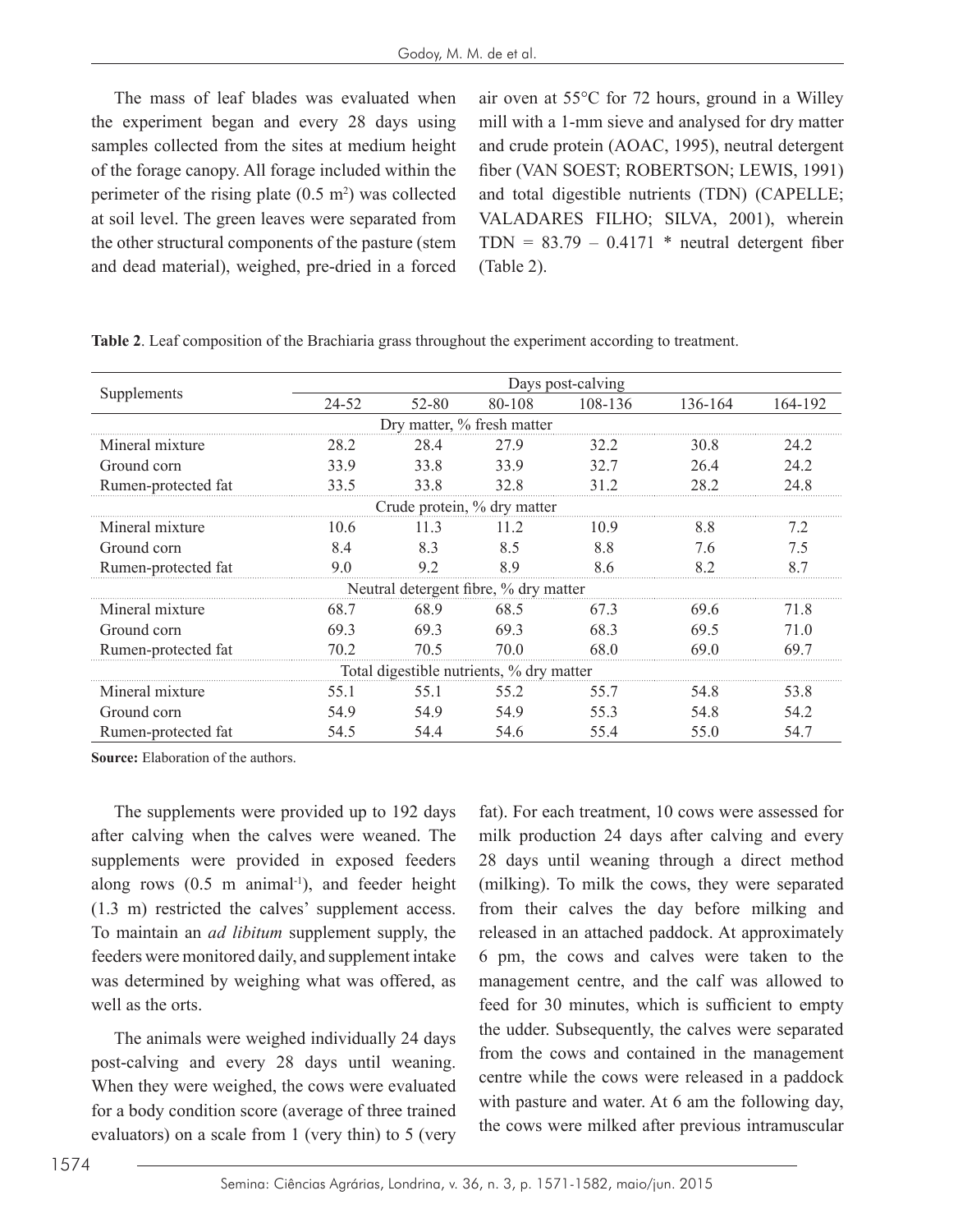injection of 3 ml of oxytocin and washing the udder; the volume milked was adjusted for 24-hour milk production (RESTLE et al., 2003).

Twenty-eight days after the experiment began, one Limousin bull fit for reproduction was placed in each paddock with a bull to cow ratio 1:20. Sixty days after experiment completion, pregnancy was detected by rectal palpation by a trained professional. Calf production (kg  $100 \text{ kg}^{-1}$  cow body weight) at weaning was calculated using the quotient between the cow and calf body weight 192 days post-calving multiplied by 100.

The data were analysed through analysis of variance and polynomial regression (performed on the adjusted data). The regression equations were analysed using the parallelism test and identity of the curves (LITTEL et al., 2006); when necessary, the means were compared using Tukey's test, except for the pregnancy rate, which was analysed using the Chi-square test  $(X^2)$ . The initial body weight and body condition score for the cows, as well as calf gender, were considered covariates and were removed from the model when they were nonsignificant.

For the cow-related variables, we used the following mathematical model:  $g_{iiklm} = \mu + \pi i + t$ +  $(\pi t)_{ij}$  +  $b_{k+}$  (tb)<sub>jk</sub> +  $\pounds_1$  +  $\alpha_m$  +  $e_{ijklm}$ , where  $g_{ijklm}$  = dependent variable;  $\mu$  = overall mean;  $\pi i$  = block effect;  $t_j$  = supplement effect;  $(\pi t)_{ij}$  = interaction between block i and treatment j;  $b_k$  = time k effect;  $(b)$ <sub>ik</sub> = interaction between treatment j and time k;  $\mathbf{f}_1$  = covariate 1 effect (initial body score);  $\alpha_m$  = covariate m effect (initial body weight); and  $e_{ijklm}$  = residual experimental error.

For the calf-related variables, the mathematical model was  $g_{ijklm} = \mu + \pi_i + t_j + (\pi t)_{ij} + b_{k+} (tb)_{jk} + f_{lj}$ +  $\alpha_{m}$  +  $e_{ijklm}$ , where  $g_{ijklm}$  = dependent variable;  $\mu$  = overall mean;  $\pi i$  = block i effect;  $t_i$  = supplement j effect;  $(\pi t)_{ii}$  = interaction between block i and treatment j;  $b_k$  = time k effect; (tb)<sub>jk</sub> = interaction between treatment j and time k;  $f_1$  = covariate 1 effect (gender);  $\alpha_m$  = covariate m effect (initial body weight); and  $e_{ijklm}$  = residual experimental error.

Pregnancy rate and calf production were evaluated using the following model:  $g_{ij} = \mu + \pi_i +$  $t_j + e_{ijk}$ , where:  $g_{ij}$  = dependent variable;  $\mu$  = overall mean;  $\pi_{i}$  = block i effect;  $t_{j}$  = treatment j effect; and  $e_{ijk}$  = residual experimental error. For regression analysis, the model was  $g_{ij} = b_0 + b_1 X_i + b_2 X_i^2 + b_3$  $X_i^3 + a_{j}^2$ , where  $g_{ij}$  = dependent variables; b's = regression coefficients;  $X_i$  = independent variables;  $a_j$  = regression deviation; and  $\varepsilon_{ij}$  = random residual error.

#### **Results and Discussion**

Variation in the cows' body weight was independent of measurement time (Figure 2). The cows fed ground corn supplement and rumenprotected fat had similar body weights throughout the experiment, which were higher in relation the body weight of cows fed the mineral mixture. The average daily weight gain was of 307, 312 and  $156$  g day<sup>-1</sup> for cows fed supplements containing ground corn grain, rumen-protected fat and mineral mixture, respectively. The variation in cow body weight and body weight gain was associated with complementary nutrition through the supplement to pasture, the mean intake of the supplements containing ground corn grain, rumen-protected fat and mineral mixture were 358, 353 and 179 g day-1, respectively. Despite the low consumption of supplements, should be considered the benefits of supplementation on fiber digestibility and forage intake (PAULINO; DETMANN; VALADARES FILHO, 2006), which may have potentiated the effect of ground corn and rumen-protected fat based supplements on weight gain of cows. In a way, the results were consistent with those reported in the literature because greater nutrient intake postcalving supports a greater increase in body weight and improved conception rates, furthermore, the effect of feeding level was more accentuated in cows with a reduced body condition (WRIGHT et al., 1992; LOBATO; MENEGAZ; PEREIRA, 2010).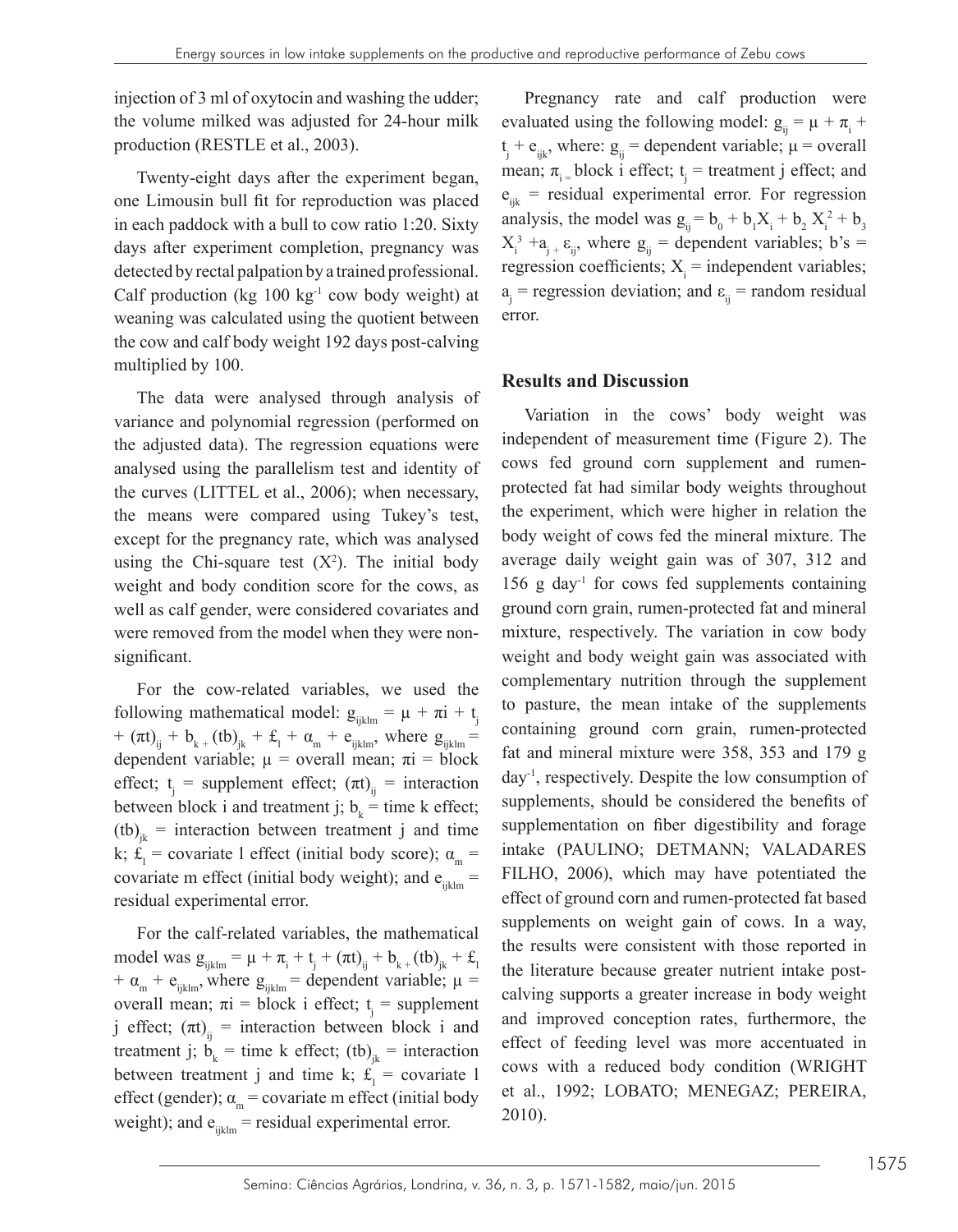



**Source:** Elaboration of the authors.

 $\mathbf{B}$   $\mathbf{B}$   $\mathbf{B}$   $\mathbf{B}$   $\mathbf{B}$   $\mathbf{B}$   $\mathbf{B}$   $\mathbf{B}$   $\mathbf{B}$   $\mathbf{B}$   $\mathbf{B}$   $\mathbf{B}$   $\mathbf{B}$   $\mathbf{B}$   $\mathbf{B}$   $\mathbf{B}$   $\mathbf{B}$   $\mathbf{B}$   $\mathbf{B}$   $\mathbf{B}$   $\mathbf{B}$   $\mathbf{B}$   $\mathbf{B}$   $\mathbf{B}$   $\mathbf{$ supplied. Moreover, the animal's response to fat score esting The similar weight gain for cows fed ground corn or rumen-protected fat was associated with a similar capacity for complementing pasture nutrients because they are isoproteic and isoenergetic. According to Mattos, Staples and Thatcher (2000), fat addition to a beef cow diet is primarily to increase the diet's energy density, which improves energy balance and increases milk production. However, changes in the body weight of lactating variable and most likely associated with levels supplementation may be more pronounced in thin animals, which is also dependent on supplement duration, available nutrients in the basal diet, animal age and fat type (FUNSTON, 2004; HESS; MOSS; RULE, 2008).

supply of low intake energy supplements supported growth at the expense of body fat (NRC, 1996). For cow body condition, an interaction was observed between the supplements and time the body condition was scored (Figure 3). Thus, the

for complementing pasture nutrients sources for this characteristic. According to Silveira because they are isoproteic and isoenergetic. et al. (2012) supplementation with protected fat to Matter Countries, Supples and Thatcher (2000), fatting an percent of the dietection of the diet of the diet is primarily to helps in maintaining a positive energy balance, increase the diet's energy density, which improves which may result in lower mobilization of body energy balance and increases milk production. reserves, reducing the drop in body condition. In revel, the angles in the cody weight of idealing conduct, in cows for what initiate initiate, the cody cows supplemented with rumen-protected fat are condition showed quadratic variation as a function variable and most likely associated with levels of days post-calving, with lowest body condition entation may be more pronounced in thin reduced body condition after 80 days of lactation duration, available nutrients in the basal diet, animal associated with the increased nutrition demand age and fat type (FUNSTON, 2004; HESS; MOSS; of the cows due to the increase in body weight of RULE, 2008). Calves and their demand for milk, as proposed by calves and their demand for milk, as proposed by For cow body condition, an interaction was<br>of cattle may decrease while there is an increase  $\frac{1}{2}$  body condition was seered (Figure 3). Thus, the drop in body weight, depending on the bone and muscle body condition maintenance from calving until weaning without a significant effect of the energy during the period of milk production of beef cows contrast, in cows fed with mineral mixture, the body condition showed quadratic variation as a function score estimated for 138 days after parturition. The in cows fed the mineral mixture may have been NRC (1996). Remember that the body condition growth at the expense of body fat (NRC, 1996).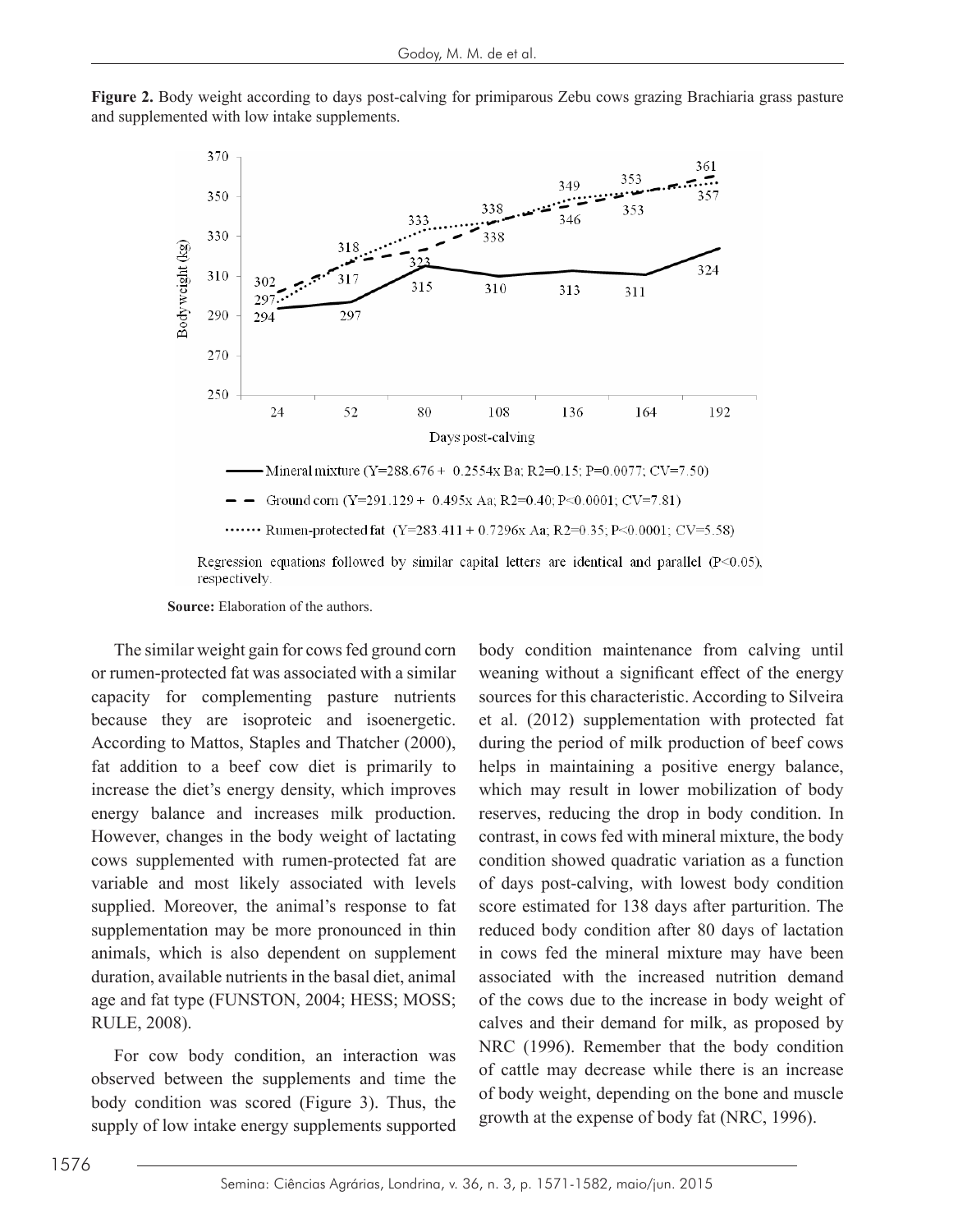

**Figure 3.** Body condition score for primiparous Zebu cows grazing Brachiaria grass pasture with low intake **Figure 3.** Body condition score for primiparous Zebu cows grazing Brachiaria grass supplements. particle with low  $\frac{1}{r}$  in the supplements.

**Source:** Elaboration of the authors.

body condition score of 3 using the scale described  $\frac{M_1}{\text{col}}$  production because animals with moderate body  $\frac{M_1}{\text{col}}$  for each production (kg body weight 100 kg<sup>-1</sup>) conditions tend to produce more milk (BRAUNER exposed cow), the calves from cows fed energy Note that for all treatments throughout the experiment (Figure 3), the cow body condition was characterised as thin. This observation is important from the reproduction standpoint because maximum conception rates are observed for an intermediate body condition (SANTOS et al., 2009; above. The body condition of cows also affects the et al., 2009).

Milk production varied independently as a heavier at weaning compared with the calves from function of the supplement used and the length cows fed the mineral mixture-based supplements function of the supplement used and the length of time in which it was measured (Figure 4). Accordingly, the supplements formulated with both energy sources supported greater milk production compared with the mineral mixture. Notably,

ent (Figure 3), the cow body condition linearly as a function of days post-calving, which is was characterised as thin. This observation is partially consistent with Restle et al. (2003). These maximum conception rates are observed for an support postpartum showed a quadratic variation in intermediate body condition (SANTOS et al., 2009; milk production as a function of days post-calving, ARANA; VELÁSQUEZ, 2012), which reflects a whereas cows with low nutrient intake exhibited a for each supplement, milk production decreased authors observed that cows fed with greater nutrient whereas cows with low nutrient intake exhibited a linear decrease in milk production as a function of days post-calving.

et al., 2009). Supplements had a greater weight increase and were For calf production (kg body weight 100 kg-1 exposed cow), the calves from cows fed energy heavier at weaning compared with the calves from (Figure 5), which is associated with greater milk production. As a result, calf production at weaning was similar for cows fed energy supplements, which exceeded production from cows fed with the mineral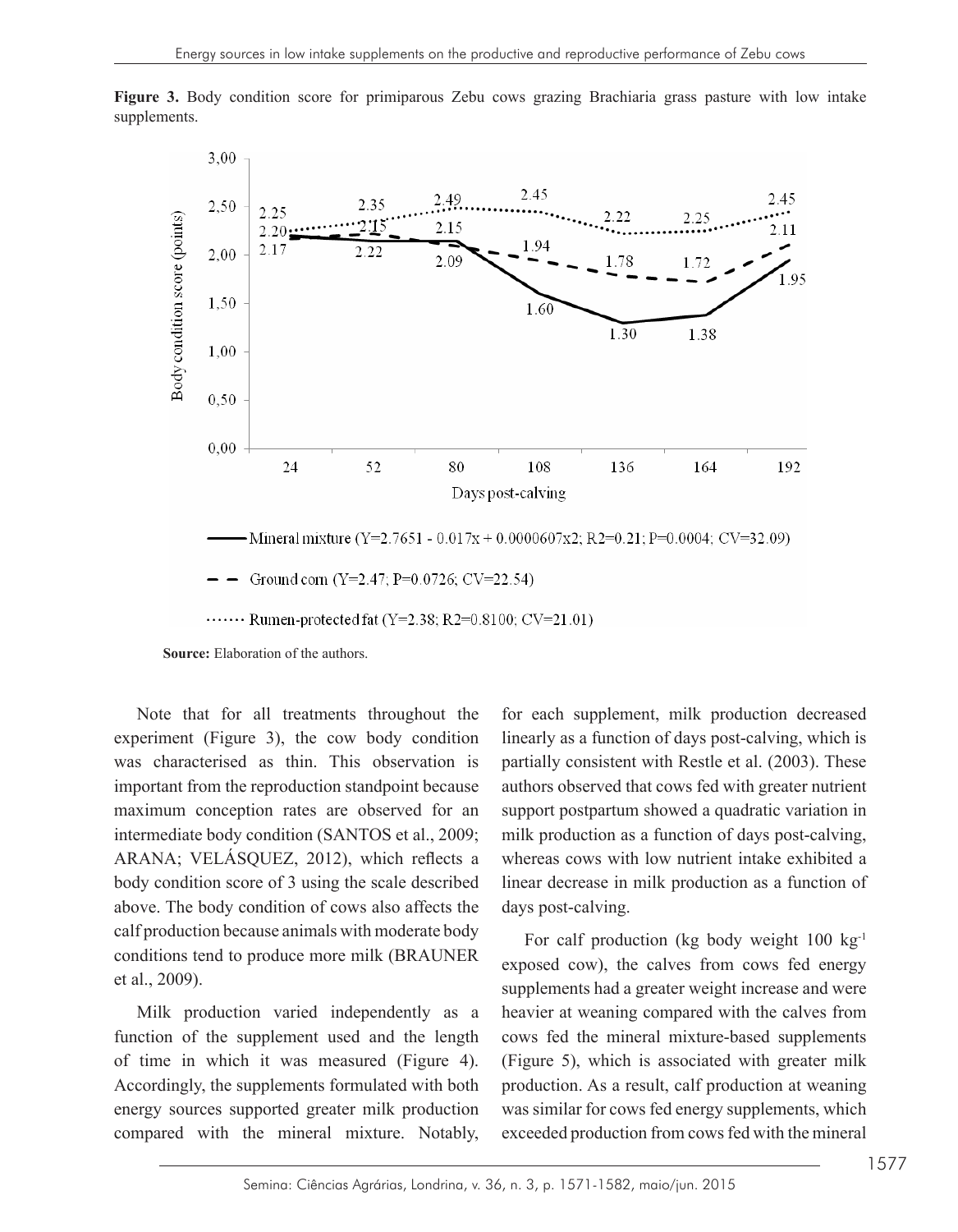mixture (Figure 6). Considering the cow pregnancy estimates for the mineral mixture, ground corn grain rates from the different treatments and offspring and rumen-protected fat t performance, calf production at the next weaning may be even more striking, given that the projected

estimates for the mineral mixture, ground corn grain and rumen-protected fat treatments were 2.58, 42.1 and 63.1 kg weaned calves 100 kg-1 exposed cows, respectively. **Figure 4.** Milk production from cows grazing Brachiaria grass pastures with low intake







....... Rumen-protected fat  $(Y=3.0111 - 0.0154x \text{ Aa}; R2=0.98; P=0.0001; CV=8.60)$ 

Regression equations followed by similar capital letters are identical and parallel  $(P<0.05)$ , respectively.

**Source:** Elaboration of the authors.

The results are consistent with the literature, wherein higher milk production, which is supported by a more nutritious diet, yields greater weight gain calf body weight (RESTLE et al., 2004). The similarity for the increase in body weight from the energy supplements (Figure 5) can also be explained

higher milk production, which is supported which Espinoza et al. (1995), who observed higher in the offspring and, consequently, results in greater fatty acid calcium soaps, which was associated with calf body weight (RESTLE et al., 2004). The higher milk production according to the authors. by milk production. These results are inconsistent calf body weight from cows supplemented with fatty acid calcium soaps, which was associated with The supplements used by these authors were not isoenergetic, which may have favoured milk production in the cows supplemented with fat.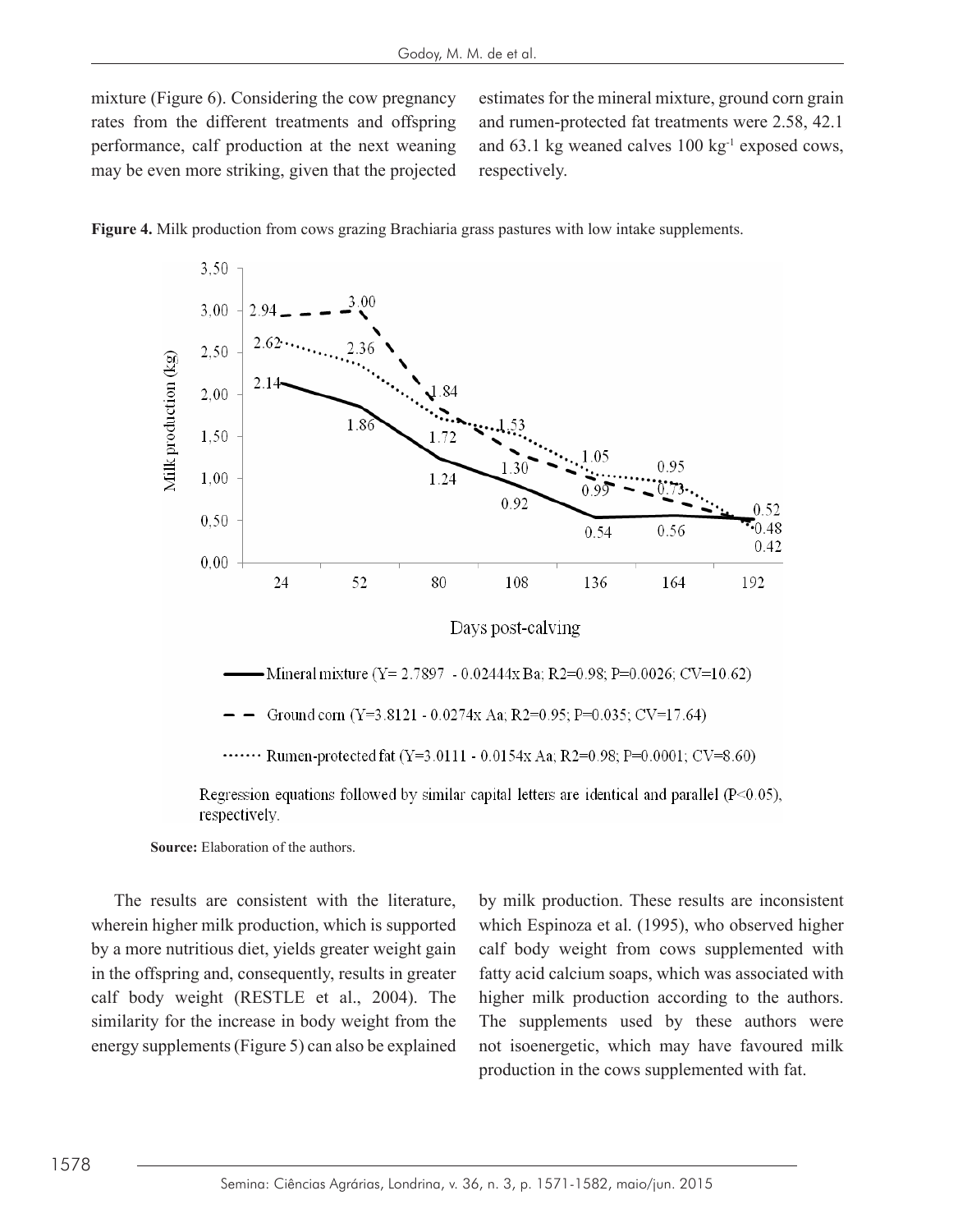

Figure 5. Calf body weight from primiparous Zebu cows grazing Brachiaria grass pasture with low intake supplements.

**Source:** Elaboration of the authors.

The pregnancy rate was similar for the cows fed energy supplements, which was higher than the pregnancy rate of cows supplemented only with the mineral mixture (Figure 6). These results are consistent with the literature (WRIGHT et al., 1992) because higher energy intake post-calving especially in cows with a low body condition significantly increases the conception rate. This characteristic is strongly associated with greater weight gain and body condition recovery postcalving. In contrast, the results related to pregnancy rates of cows fed rumen-protected fat differed from the literature (HESS et al., 2005; LONG et al., 2007; LOPES et al., 2011), wherein a supply of fatty

gy supplements, which was higher than increase reproductive performance from the effect pregnancy rate of cows supplemented only with the mineral mineral mineral principal mixture of the mineral mineral mineral mineral mineral mineral mineral mineral mineral mineral mineral mineral mineral mineral mineral min are consistent with the literature (WRIGHT et al., and controls the life span of the corpus luteum. 1992) because higher energy intake post-calving However, the increase in pregnancy rates based on especially in cows with a low body condition use of protected fat in the diet of cows is not observed predicted from the correspondance in the literature from the literature (SONES et al., 2005; MONEE characteristic is strongly associated with greater et al., 2012; PIZZUTI et al., 2012). It should be weight gain and body condition recovery post- noted that, according to the level of inclusion of fat acid calcium soaps in beef cows was proposed to of fatty acid (linoleic and linolenic) on the ovary's functional capacity, which circulates progesterone in all cases studied (JONES et al., 2008; MORIEL source in the supplement and the low consumption of supplement, occurred a reduced intake (10.2 g  $day^{-1}$ ) of protected fat (Megalac-E), which possibly limited the animal response.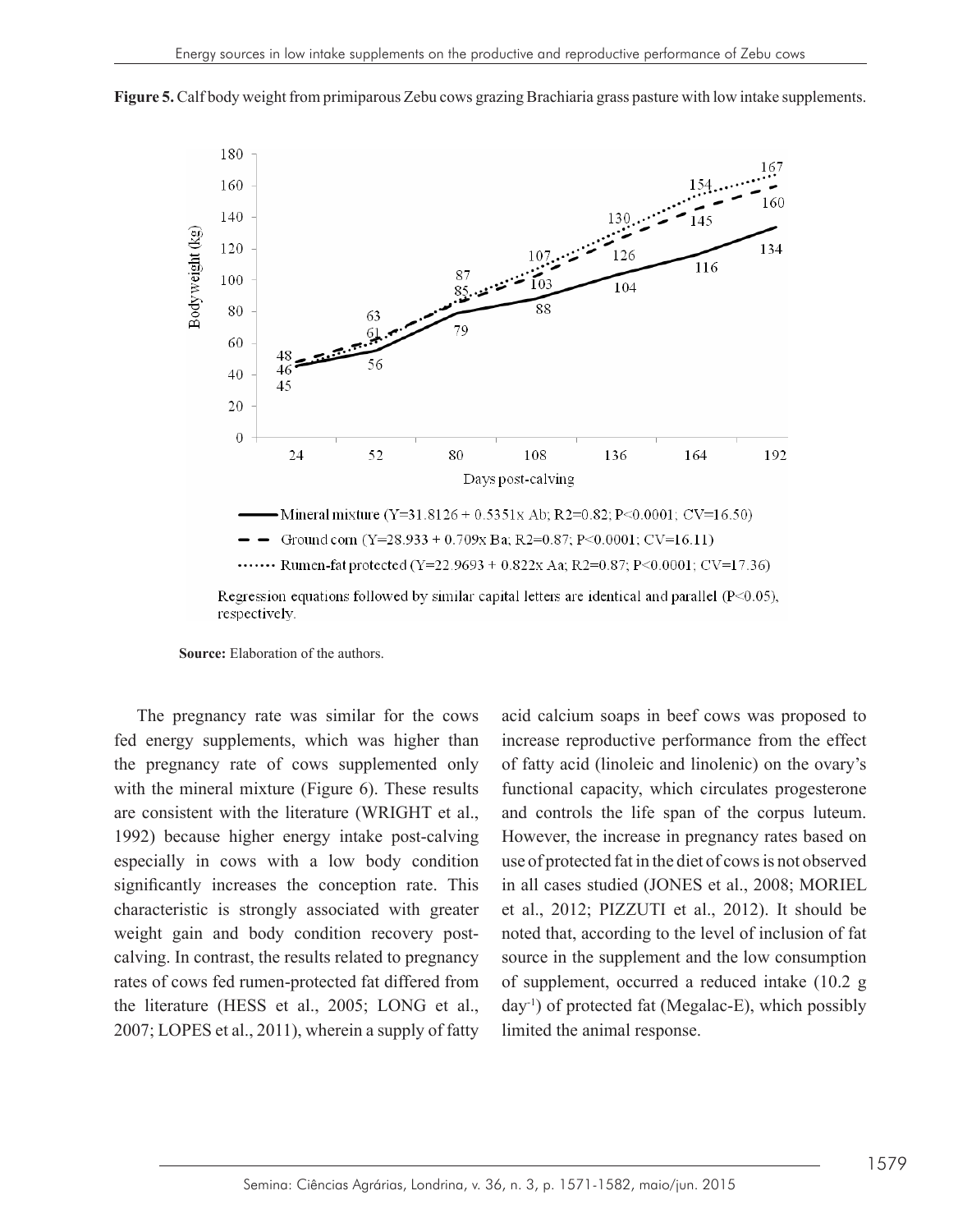

Figure 6. Pregnancy rate and calf production in primiparous Zebu cows grazing Brachiaria grass with low intake supplements.

> Means followed by different letter indicates a difference ( $P \le 0.05$ ) among treatments.

**Source:** Elaboration of the authors.

#### **Conclusions**

Administering low intake energy supplements nelusion of 3% fatty acid calcium soaps in low ESPINOZA, J. L.; RAMIREZ-GODINEZ, J. A.; intake energy supplements based on ground corn flux scide on postpartum reproductive act performance of primiparous Zebu cows managed in post-calving in primiparous Zebu cows with calf production and pregnancy rate. However, the inclusion of 3% fatty acid calcium soaps in low does not alter the productive and reproductive Marandu grass post-calving.

#### **References**

ARANA, D. G.; VELÁSQUEZ, L. F. U. Estrategias para mejorar la condición corporal postparto en vacas de carne. *Biosalud*, Manizales, v. 11, n. 1, p. 71-89, 2012.

ASSOCIATION OF OFFICIAL ANALYTICAL CHEMISTS – AOAC. Official methods of analysis.  $16<sup>th</sup>$ ed. Arlington: AOAC International, 1995, 1025 p.

BRAUNER, C. C.; PIMENTEL, M. A.; LEMES, J. S.; PIMENTEL, C. A.; MORAES, J. C. F. Desempenho

reprodutivo pós-parto de vacas de corte submetidas a indução/sincronização de cio. *Revista Brasileira de Zootecnia*, Viçosa, MG, v. 38, n. 1, p. 99-103, 2009.

a low body condition managed on *Brachiaria* **J. F. C. Estimativas do valor energético a partir de** brizantha. cv Marandu pasture supports body características químicas e-bromatológicas dos alimentos. condition maintenance and significantly increases  $\frac{Revista\, bras. 1837-1856}{p}$  1837-1856 2001 CAPELLE, E. R.; VALADARES FILHO, S. C.; SILVA, J. F. C. Estimativas do valor energético a partir de características químicas e bromatológicas dos alimentos. *Revista Brasileira de Zootecnia*, Viçosa, MG, v. 30, n. 6, p. 1837-1856, 2001.

> JIMENEZ, J. A.; FLORES, A. Effects of calcium soaps of fatty acids on postpartum reproductive activity in beef cows and growth of calves. *Journal of Animal Science,* Champaign, v. 73, n. 10, p. 2888-2892, 1995.

> FUNSTON, R. N. Fat supplementation and reproduction in beef females. *Journal of Animal Science*, Champaign, v. 82, n. 13, p. 154-161, 2004. Supplement.

> HESS, B. W.; LAKE, S. L.; SCHOLLJEGERDES, E. J.; WESTON, T. R.; NAVIGIHUGU, V.; MOLLE, J. D. C.; MOSS, G. E. Nutritional controls of beef cow reproduction. *Journal of Animal Science*, Champaign, v. 83, n. 13, p. 90-106, 2005.

> HESS, B. W.; MOSS, G. E.; RULE, D. C. A decade of developments in the area of fat supplementation research with beef cattle and sheep. *Journal of Animal Science*, Champaign, v. 86, n. 14, p. 188-204, 2008.